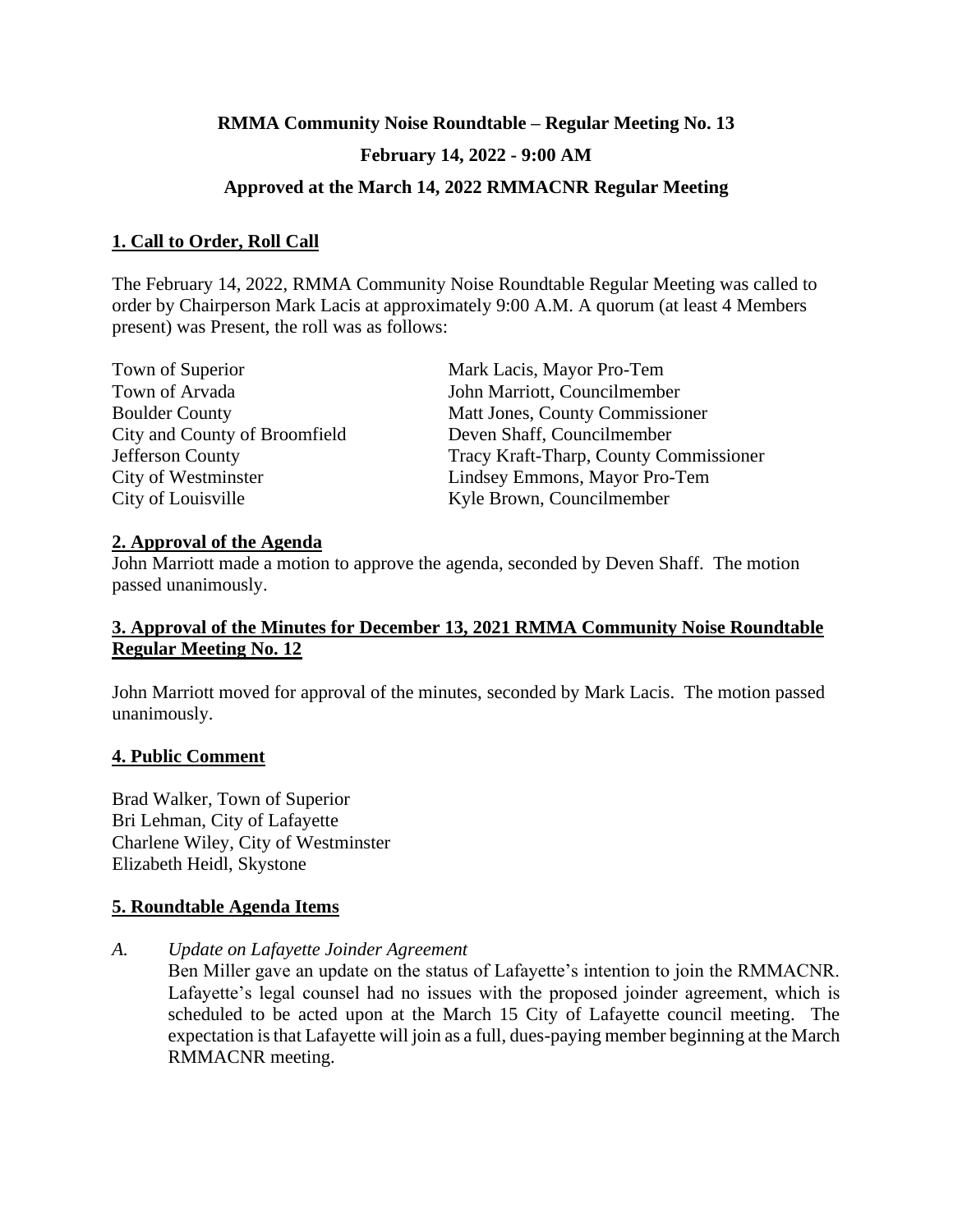#### *B. Discussion on Moderating Services for 2022*

Mark Lacis summarized the proposed facilitation services from CDR Associates for 2022. The two-phase approach ranged from \$15,000 to \$65,000. Currently, the RMMACNR budget of \$28,800 for 2022 would afford some range of facilitation services, but would not afford both the full scope of moderating services as well as the consulting work for the VFR routing procedures. Matt Jones indicated he was satisfied with previous work performed by CDR Associates and would be interested in engaging them at a more limited scope. Deven Shaff suggested closing the financial gap by increasing member dues. RMMACNR members decided to table this discussion until the following agenda items were discussed and the total budget needs were better understood.

#### *C. Discussion on Consulting Services for VFR Routing Noise Abatement Procedures*

ABCx2 submitted a bid of \$17,050 to facilitate the development of VFR Routing Noise Abatement Procedures. HMMH came in at \$66,280 to facilitate the development of VFR Routing Noise Abatement Procedures, but included more scope for technical modeling and in-person workshops. ABCx2 facilitated the Town of Superior/City of Louisville Airport Noise Study.

Kyle Brown suggested that the aviation consulting work is more critical in terms of priorities for the roundtable. Matt Jones suggested that a lack of scope of work was preventing a comparison between the two proposals, and also requested that the scope include a requirement for the fair and equitable distribution of flights from RMMA. Ben Miller reviewed the presentation and suggested scope-of-work from the October, 2021 RMMACNR meeting. ABCx2's proposal essentially mirrored this proposed scope, while HMMH proposed a more extensive scope. The first phase of the scope for both included a discussion with the roundtable in regards to the priority for routing and the definition of least impactful routes.

Matt Jones indicated that he was concerned that the study would lock in existing conditions by starting with an assumption that flights should target open space. Paul Anslow mentioned that the study would not be able to redirect flights to address concerns over equitable distribution of flights, as ultimately a direction of flight is a choice of each individual pilot. The study would be attempting to identify preferential routing into and out of RMMA that would mitigate aircraft noise impacts on the adjacent communities. Tracy Kraft-Tharp suggested that these initial discussions are demonstrating the need for a strong facilitator to help navigate these issues. Mark Lacis and airport staff clarified the reason for conducting the VFR wayfinding study, including the suggestion from the FAA that a roundtable be formed to be able to review this type of work.

Mark Lacis reviewed the range of potential costs, with a reduced scope from CDR Associates and the ABCx2 scope-of-work totaling \$42,500. The high-end of the range would be \$106,000 for a full CDR Associates scope and the HMMH proposal. So at a minimum, RMMACNR members would need an increased contribution of \$5,300 per member, and at a maximum, \$13,300 per member. He suggested focusing on what contribution will secure the most value and success for roundtable members.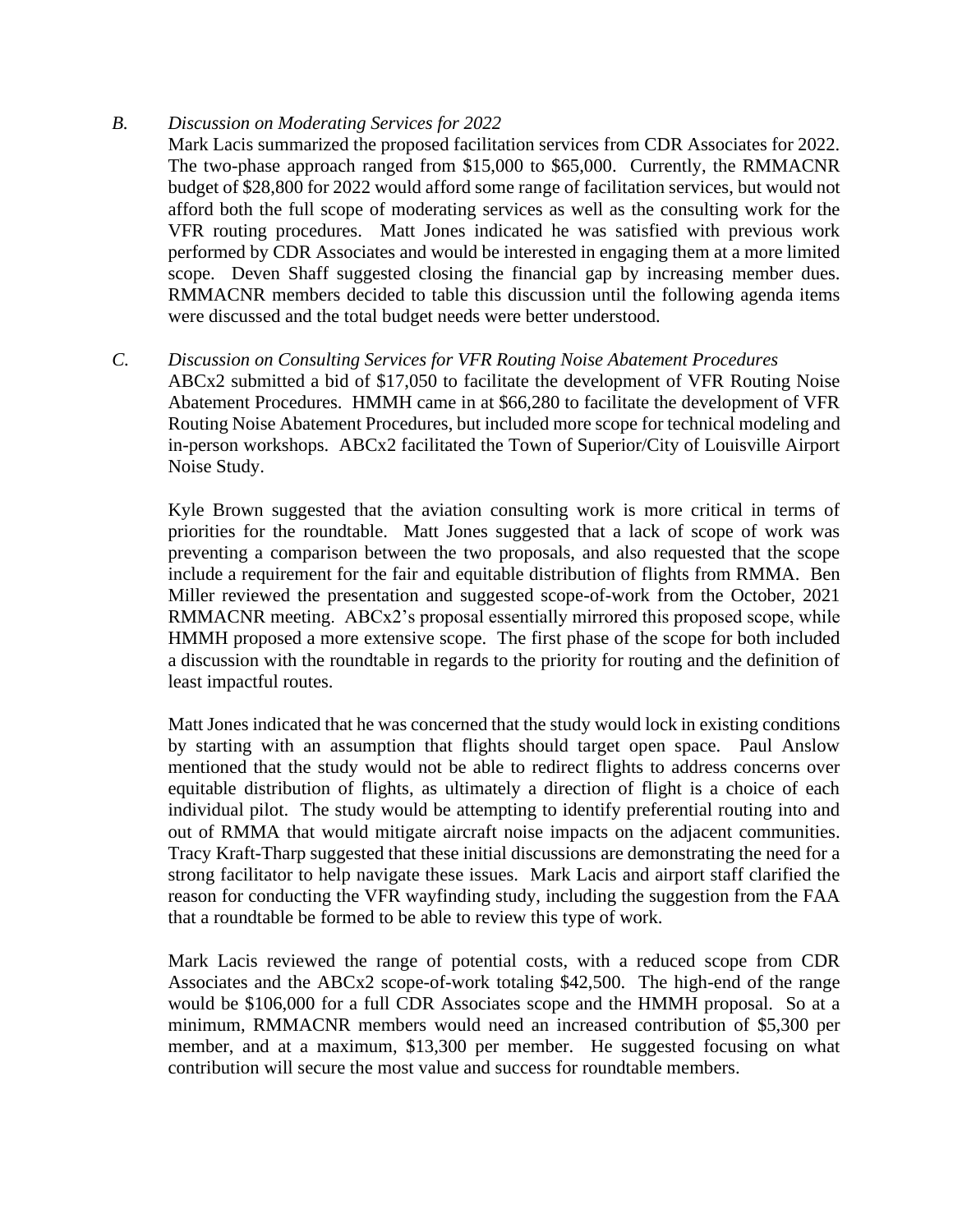John Marriott mentioned that the VFR routing study could prove more contentious than anticipated due to the number of stakeholders involved and the potential to concentrate flights over certain corridors. Therefore, he suggested prioritizing RMMA expenditures on a larger scope for VFR Routing. Tracy Kraft-Tharp agreed and also expressed concerns that working with ABCx2 might set up an expectation that this roundtable is simply an extension of the Superior/Louisville noise study. She also requested a financial report for the roundtable so that we can be better prepared to respond to questions from the respective member bodies.

Paul Anslow mentioned that the airport would be willing to take on more of the administrative side of the roundtable if it helps members prioritize funding towards an aviation consultant and meeting facilitation. Mark Lacis recommended that the roundtable move forward with engaging HMMH to provide a fresh look at the issues and recommended the RMMACNR increase its budget to adequately cover the high-end of the HMMH scope. Kyle Brown agreed with that recommendation and hopes the study can come up with a situation that is a win-win for everybody.

Matt Jones mentioned that he expects the bullseye to remain towards the north unless the goal is equitable distribution of flights. John Marriott mentioned that the airspace in the Denver area is what effects the distribution of flights and is not likely to change. The intent of the routing is to move the bullseye, and hopefully to a better location. Mark Lacis also suggested that in working with HMMH, the roundtable can set, as one goal, to address the equitable distribution of impacts. John Marriott emphasized that while distribution of flights is a good discussion, some traffic out of RMMA cannot operate south of the airport due to airspace and terrain issues. Mark Lacis caution to not assume solutions prior to the study.

Kyle Brown suggested finding some language to allow all members of the roundtable to be comfortable seeking additional funds from their respective bodies. Mark Lacis suggested that the RMMACNR was underfunded from the start, which constrains the roundtable's ability to actually do work. Mark Lacis proposed raising roundtable member dues by \$10,000 to a total of \$13,600 per member in order to retain both consultants as discussed.

Lindsey Emmons requested further information on the scope-of-work and expectations for the increased funding. Mark Lacis summarized the facilitation scope-of-work and VFR routing procedures scope-of-work, and requested that members seek approval for additional funding from their respective bodies by next month's meeting.

Tracy Kraft-Tharp proposed that the roundtable revisit the scope with CDR Associates in order to simplify it to agenda preparation and meeting facilitation. Other roundtable members also supported a \$25,000 not-to-exceed with CDR Associates to accomplish those tasks.

Mark Lacis calculated a need for an increase in dues of \$7,810 per member, for a total of \$11,410 per member in order to afford \$25,000 for facilitation services and \$66,280 for the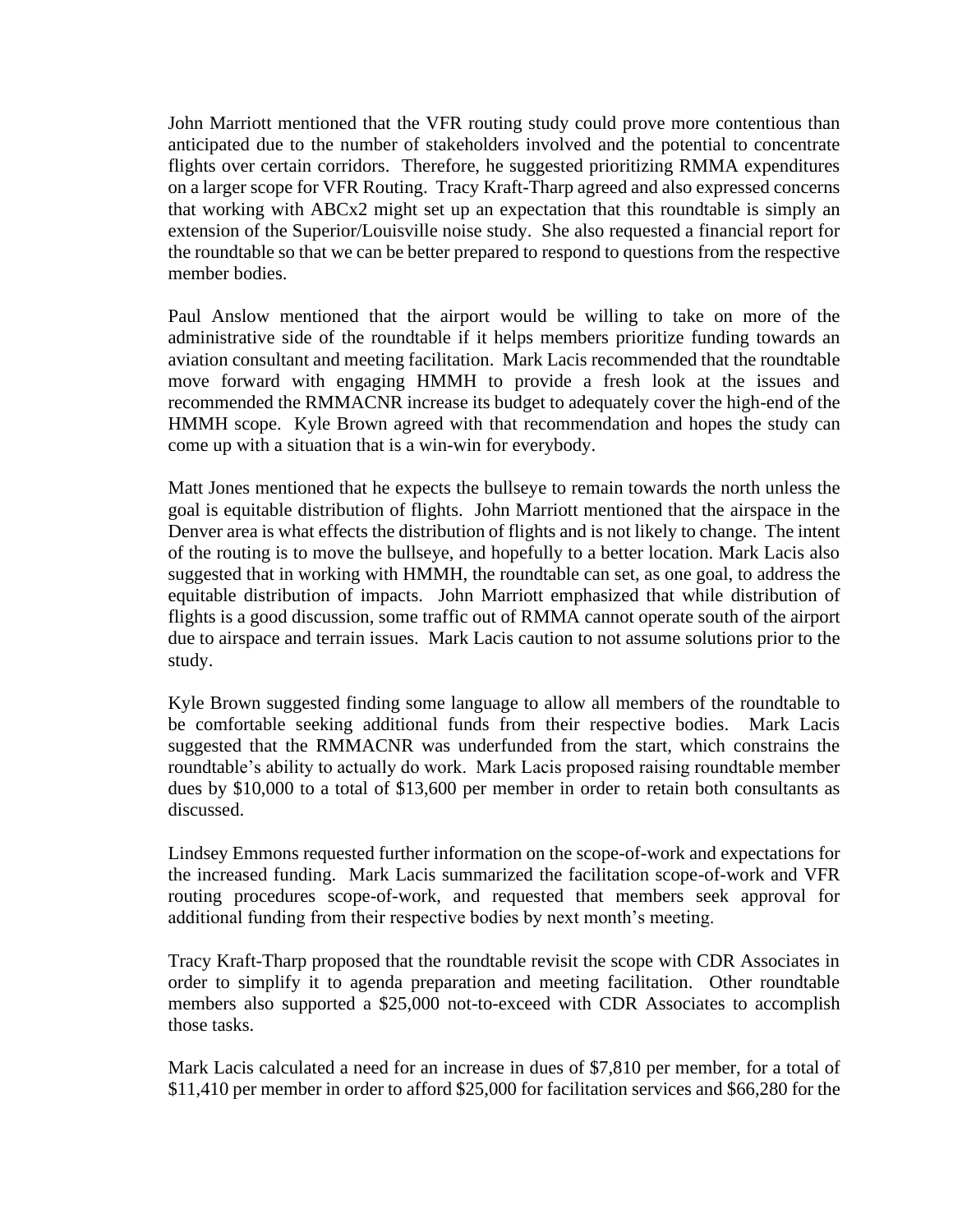HMMH proposal. Matt Jones indicated that Boulder County would only financially participate if there was a stipulation to address the equitable distribution of flights. He also mentioned that the airport's Strategic Business Plan's lack of noise consideration was a concern for him.

Tracy Kraft-Tharp sought clarification for what happens if one member is not willing to participate in the funding for increased dues. Mark Lacis mentioned that both the roundtable and airport have been supportive of the effort to define VFR routes. It became clear that a consultant would be required to further that effort, and that the process would be important to define solutions.

Lindsey Emmons sought clarification on whether the dues increase would be ongoing or whether it's a one-time request. Mark Lacis suggested that the increase could be considered a one-off to hire a consultant for this particular project. Matt Jones again emphasized that the scope of work should include a consideration of equitable distribution of flights. Kyle Brown suggested that this should be included in the scope of work for consideration by the consultant. Mark Lacis made a motion for RMMACNR members to seek a one-time increase in RMMACNR dues of \$7,810, for a total of \$11,410 in member dues for 2022, seconded by Kyle Brown.

Matt Jones requested that he would need to see a scope of work to bring forward to his other commissioners, which would need to include the equitable distribution of flights. Ben Miller clarified that a scope of work was reviewed before the RMMACNR at the November meeting and was subsequently sent out to three aviation firms for feedback and quotes. RMMACNR members amended the motion to include a change in the scope of work to "routes that impact adjacent communities the least and considering the equitable distribution of flights among communities." RMMACNR members voted unanimously to approve the motion. Mark Lacis requested that all members attempt to get action from their member bodies at an upcoming meeting.

*D. RMMA Budget and Dues for 2022/2023* (Discussion captured above)

# **6. Committee or Board Member Reports**

- John Marriot Provided an update on the activities of the Airport Advisory Board.
- Tracy Kraft-Tharp Mentioned the visit by President Biden, which included a stop by Marine One and three Ospreys in order to tour the aftermath of the Marshall Fire. Also recommended that RMMACNR members listen to a meeting of the Centennial Noise Roundtable for an example of another functional roundtable.
- Mark Lacis Acknowledged the terrible devastation of the Marshall Fire.

# **7. Airport Director Update**

Postponed until the March meeting.